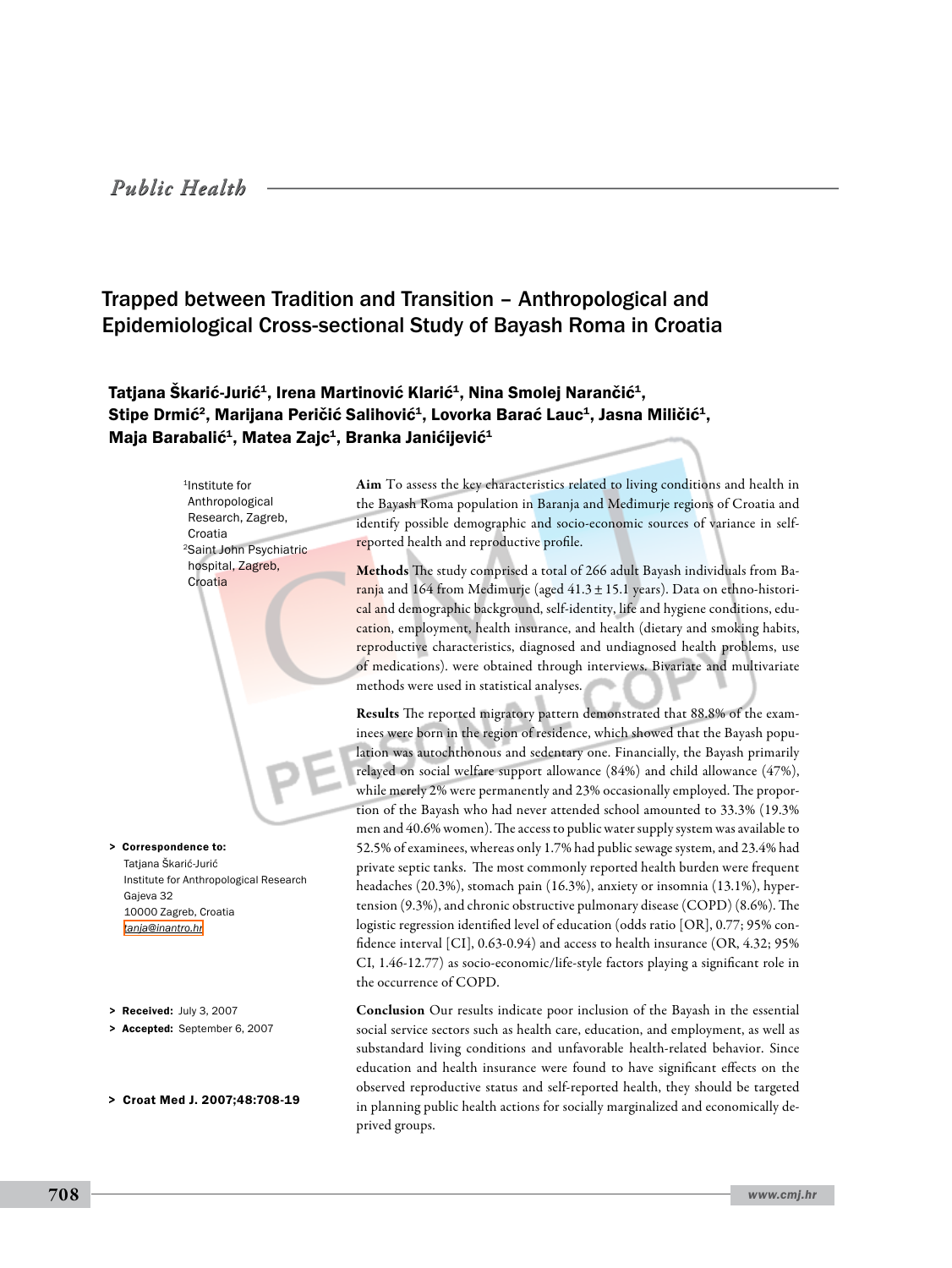The Roma are a widely dispersed transnational ethnic group with an estimated size of 8 to 10 million worldwide and at 7 to 9 million in Europe (1). Throughout their history, the Roma have been politically, economically, and culturally marginalized, ethnically stigmatized, discriminated, and persecuted. Without a nation-state of their own, due to various social and economic pressures within diverse societies, the Roma were gradually fragmented into numerous, geographically dispersed and socially and linguistically divergent groups.

The Bayash (in Croatian *Bajaš*) are one of many Romani branches. Between the 14th to 19th century, they lived in historical Romanian states Wallachia and Moldavia, where they were kept as slaves. After 1856, when the slavery in Romania was finally abolished, larger Bayash groups immigrated to Croatia (2). Besides Croatia, Bayash groups live in Hungary, Bosnia and Herzegovina, Serbia, Romania, Bulgaria, and to a lesser degree in Macedonia, Greece, Ukraine, Slovakia, and Slovenia, all speaking different dialects of the Romanian language. In Croatia, the Bayash speak a distinct archaic dialect *ljimba d'bjas*. Based on further subdialectal characteristics they identify themselves as either Munteni (*Munćani* – "hills people") and Ardeleni (*Ardeljani* – "forest people"). Even though the Munteni-Ardeleni subdivision is mainly linguistic (3,4), it can be religious and geographic as well. For example, the majority of the Bayash in Baranja declare themselves as Munteni of Orthodox religion, whereas the majority of the Bayash in Međimurje declare themselves as Ardeleni and are mostly Catholics (our unpublished data). However, a remarkable number of the members of both groups attend different Evangelist churches (our unpublished data). Despite subdialectal or religious divisions, it is important to note a strong cohesion of both Bayash groups and their opposition to other Romani groups, to whom they refer to as *Lăcătarii* and to their language (*Romani Chib*) as *Lăcătăreaşce.* They are strictly endogamous, ie marry almost exclusively between themselves.

According to the 2001 census, the Roma are a national minority making up 0.21% of the total Croatian population. However, estimates suggest a significantly larger number of the Roma in Croatia, between 30 000 and 40 000 (5). The reasons for the discrepancy between the census and estimates are complex and mostly arise from the decision by the Roma to ignore the census or declare themselves as members of some other nationality (etnomimicry). Another reason is that there is a lack of adequate social encouragement to increase the Romani awareness about the benefits of civil registration. The best estimates suggest that there are around 3000 Bayash Roma in Baranja and around 5000 in Međimurje.

There are several recent reports dealing with the Roma in Croatia and elsewhere in Central and Eastern Europe, but they tend to be fragmentary. Severe poverty, abject housing conditions, low educational status, extremely high unemployment rate, poor health status, short life expectancy, and long-term problematic relations with the majority population are emphasized as the most important problems of the Roma population (6-9). Due to the lack of comprehensive and comparative studies about health status and health-related bio-cultural and socio-economic characteristics of the Roma in Croatia, the scientists of the Institute for Anthropological Research, Zagreb initiated multidisciplinary anthropological, molecular-genetic, and epidemiological investigations of Romani biological and cultural heritage (10,11). The investigations were aimed at more detailed understanding of the subject, with the ultimate goal of improving the social inclusion, living conditions, and health of the Romani while preserving their tradition and identity. The present study is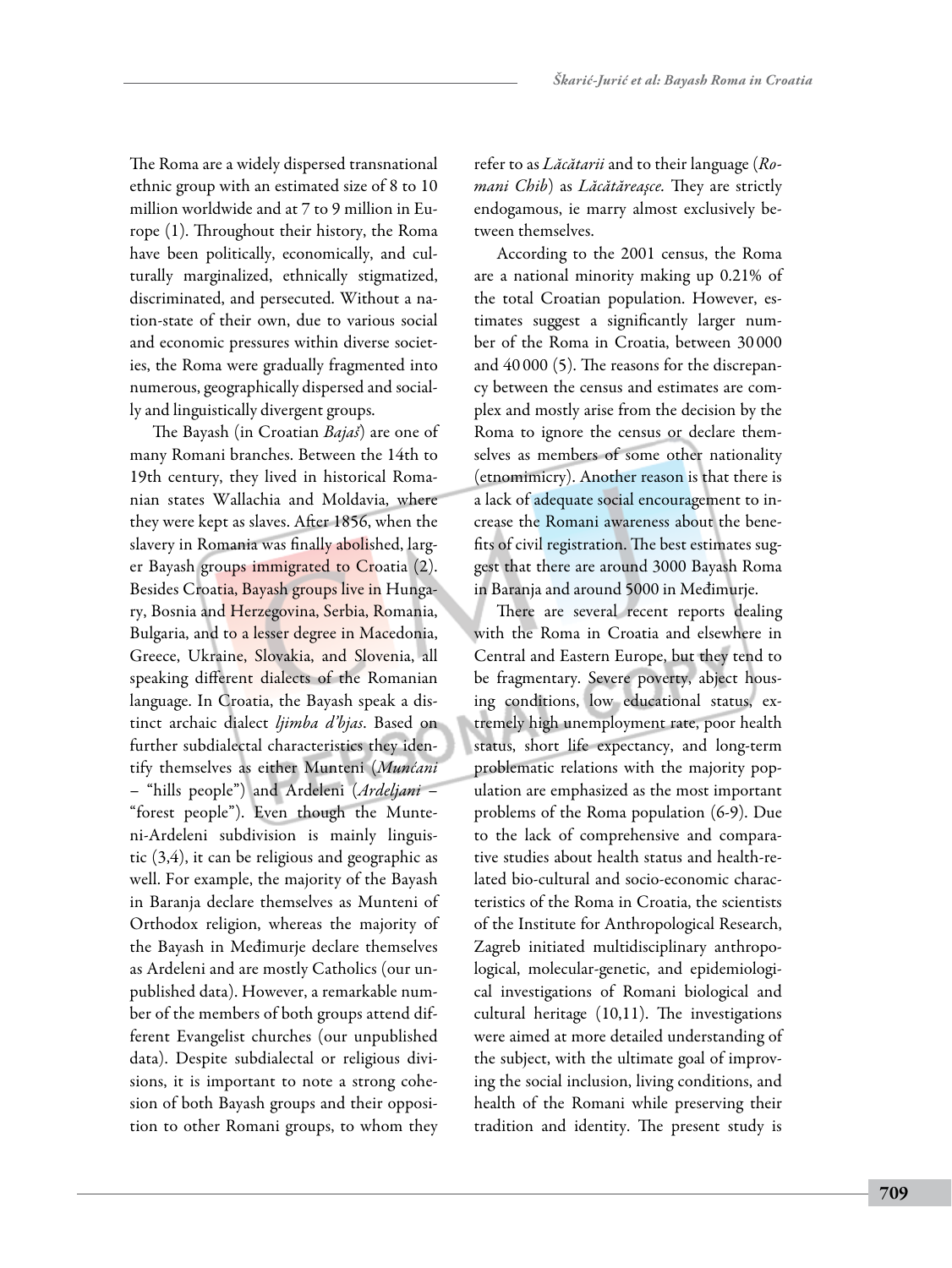particularly focused on assessing demographic and socio-economic status, reproductive characteristics, and basic self-reported health profile in the Bayash populations residing in the eastern and northwestern regions of Croatia (Baranja and Međimurje). Specific aims of this study are 2-fold: 1) to quantify key characteristics related to living conditions and health in the Bayash population from Croatia and 2) to identify possible demographic and socio-economic determinants of self-reported health and reproductive profiles variation.

### **Participants and methods**

#### *Sample and study design*

The data set used in this study was a subset of extensive material collected in field studies carried out in 2005 to 2006 in Bayash settlements in Baranja and Međimurje (Figure 1). The study was conducted in cooperation with the Office for National Minorities of the Government of the Republic of Croatia and Croatian National Institute of Public Health. The study protocol was approved by the Scientific Board and Ethical Committee of the Institute for Anthropological Research in Zagreb.



**Figure 1.** Geographic location of the investigated Baranja and Međimurje regions. participated in the study both in Baranja and

Each adult Roma inhabitant of the villages of Darda, Beli Manastir, Torjanci, and Boldman in Baranja and Kuršanec in Međimurje were invited to participate in the study by a written invitation and, additionally, by an invitation advertised on a local radio program. However, the most important role in the recruitment belonged to "Roma for Roma," one of the major Romani associations in the Republic of Croatia, and local Romani organizations which explained the purpose of the investigations and motivated the population to participate in the study. All examinees voluntarily participated in the study and, before signing the informed consent, were informed about the goals, methods, and expectations of the project.

The research team consisted of a general practitioner and five anthropologists, in cooperation with an internal medicine specialist, laboratory technician, epidemiologist, sanitary engineer, and 5 trained, linguistically and culturally competent, Bayash activists.

Each examinee participated in an extensive interview about ethno-historical and demographic background, self-identity, living and hygiene conditions, education, employment, health insurance, and health (dietary and smoking habits, reproductive characteristics, diagnosed and undiagnosed health problems, use of medications). Additionally, short anthropometry was undertaken and body mass index (BMI) was calculated as weight/stature<sup>2</sup>  $(kg/m<sup>2</sup>)$ .

A total of 266 adult Bayash individuals from Baranja (95 men and 171 women, aged 18 to 84 years) and 164 from Međimurje (56 men and 108 women, aged 18 to 68 years) participated in field investigations. The sample size, gender, and age structure of the studied sample reflected voluntary participation. Whereas gender structure of the two regional samples was similar (almost 50% less men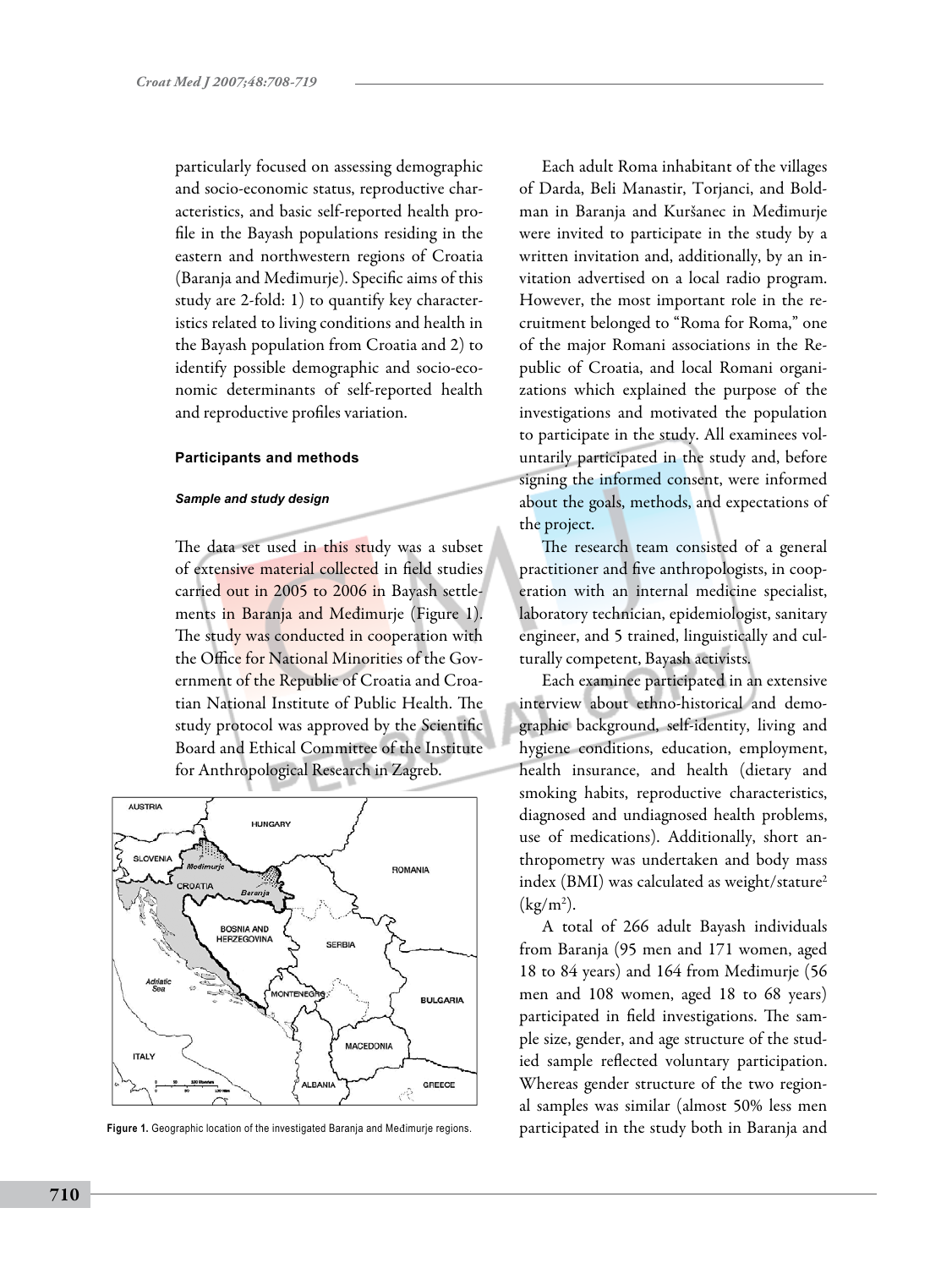Međimurje), age structure differed significantly. For achieving comparable sample sizes and inter-generational comparisons, the Bayash population was divided into two age groups with the cut off point of 35 years (ie, 26% of Baranja and 60% of Međimurje participants were younger than 35 years).

The selected indicators of living conditions were compared with the general population of Croatia by using the data from the Government of the Republic of Croatia and European Commission (12), as well as the Central Bureau of Statistics of the Republic of Croatia (13).

### *Statistical analyses*

Collected data are presented as absolute numbers and frequencies are given for the qualitative variables, and means and standard deviations for the quantitative ones. Differences by region, sex, and age were tested using Fisher exact test for qualitative variables. Since quantitative variables showed deviation from normal distribution (Kolmogorov-Smirnov test), the non-parametric Kruskal-Wallis test (ANOVA by ranks) was used for group comparisons. The association of diseases and reproductive status with multiple demographic, socio-economic, and lifestyle variables was assessed by logistic regression analysis. All analyses were performed by Statistical Package for the Social Sciences for Windows, version 10.0 (SPSS Inc., Chicago, IL, USA), with statistical significance set at *P*<0.05.

### **Results**

### *Demographic, socio-economic, and health-related characteristics*

Basic demographic, socio-economic, and health-related characteristics of the Bayash populations from two investigated Croatian regions are shown in Table 1. The pattern of semi-nomadic and nomadic life-style was not evident in the sampled Bayash population, which was shown to be both autochthonous and sedentary (Table 1). Reported migratory pattern revealed that almost 90% of the examinees were born within the region of residence and as much as 70% of the examinees' both parents were also born within the same region. The finding indicated that the Bayash population of Međimurje was almost entirely autochthonous with even 99% of examinees and 92% of both examinees' parents born within the same region.

A high percentage of the Bayash in both regions (85%) chose Croatian citizenship, most likely to obtain social welfare support allowance (84% beneficiaries). In contrast, the overall low number of health insurance beneficiaries (40% in Baranja and 67% in Međimurje) reflects high unemployment rate in the Bayash, whereas clear regional differences reflect lower employment possibilities in the less developed labor market in Baranja. The extent of the Bayash exclusion from the formal labor market was evident in their staggering unemployment rate (Table 1). For example, only a single male person in Baranja and 3 male and 3 female persons in Međimurje had permanent jobs. A larger share of population was only occasionally employed (23%) in seasonal agricultural activities, trading in consumer goods, or collecting and trading in secondary processed materials. More Bayash men than women were occasionally employed (38% men vs 15% women), which is not surprising since women in the Bayash society are still expected to perform the traditional role of taking care of the household and children. Almost one half of the studied population received child allowance. There were almost three times more women in Međimurje than in Baranja who received this benefit,reflecting the reproductive and age differences among regions (Table 2).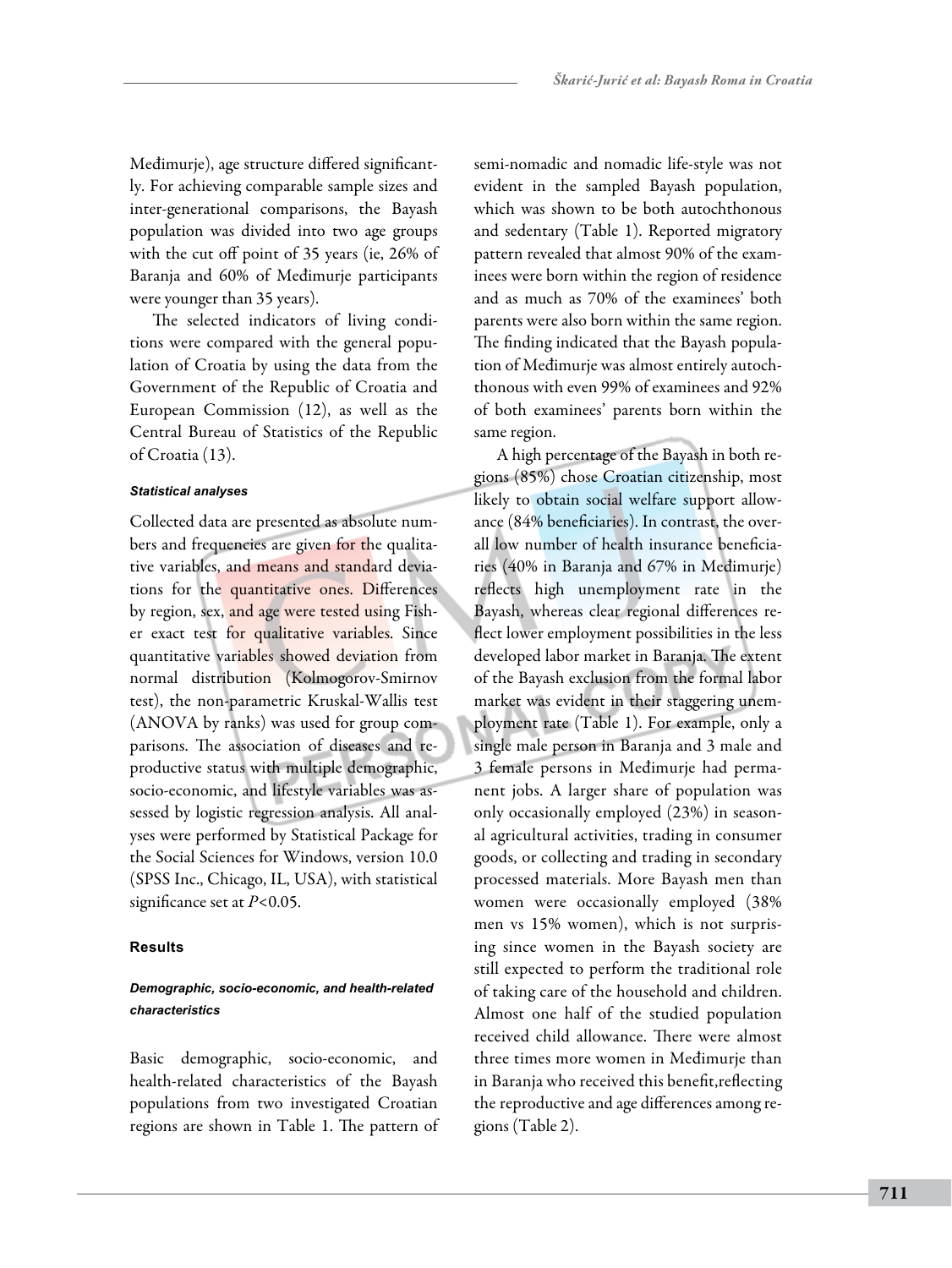| gunurununun umurunuud<br>Characteristics                                                                           | Total sample Baranja |                                      | P                      | Medimurje      | Men                             | P                      | Women                            | <35 years                                          | P                | >35 years                          |
|--------------------------------------------------------------------------------------------------------------------|----------------------|--------------------------------------|------------------------|----------------|---------------------------------|------------------------|----------------------------------|----------------------------------------------------|------------------|------------------------------------|
| Demography:                                                                                                        |                      |                                      |                        |                |                                 |                        |                                  |                                                    |                  |                                    |
| gender (% male)                                                                                                    | 35.1                 | 35.7                                 | $0.741*$               | 34.2           |                                 |                        |                                  | 37.9                                               | $0.336*33.3$     |                                    |
| age (years; mean±SD)                                                                                               | $41.3 \pm 15.1$      | $45.5 \pm 15.7$ < 0.001 <sup>t</sup> |                        |                | $34.4 \pm 11.2$ $39.4 \pm 15.0$ |                        | $0.057$ <sup>†</sup> 42.3 ± 15.1 | $26.9 \pm 4.8$                                     |                  | $< 0.001^{\dagger}$ 50.5 ± 11.9    |
| age $<$ 35 y (%)                                                                                                   | 39.3                 | 26.7                                 | $< 0.001$ * 59.8       |                | 42.4                            | $0.336*37.6$           |                                  | $\overline{\phantom{0}}$                           |                  |                                    |
| number of examinees born within the<br>region (%)                                                                  | 88.8                 | 83.1                                 | $< 0.001$ * 98.7       |                | 90.2                            | $0.502*88.0$           |                                  | 94.4                                               | $0.004*85.1$     |                                    |
| number of examinees whose both<br>parents were born within the region (%)                                          | 69.4                 | 57.3                                 | $< 0.001$ * 91.7       |                | 63.0                            | $0.061*72.9$           |                                  | 80.2                                               | $< 0.001$ * 62.3 |                                    |
| Social inclusion:                                                                                                  |                      |                                      |                        |                |                                 |                        |                                  |                                                    |                  |                                    |
| Croatian citizenship (%)                                                                                           | 85.0                 | 84.5                                 | $0.720*$               | 85.8           | 83.2                            | $0.448*86.0$           |                                  | 80.8                                               | $0.053*87.7$     |                                    |
| social support (%)                                                                                                 | 83.6                 | 82.6                                 | $0.505*$               | 85.1           | 81.9                            | $0.511* 84.5$          |                                  | 86.1                                               | $0.279*82.0$     |                                    |
| child allowance (%) <sup>‡</sup>                                                                                   | 47.0                 | 24.7                                 | $< 0.001$ * 80.2       |                |                                 |                        |                                  | 77.0                                               | $< 0.001$ * 28.7 |                                    |
| health insurance (%)                                                                                               | 50.6                 | 40.4                                 | $< 0.001$ * 67.3       |                | 43.0                            | $0.021* 54.7$          |                                  | 47.9                                               | $0.374*52.3$     |                                    |
| Employment:                                                                                                        |                      |                                      |                        |                |                                 |                        |                                  |                                                    |                  |                                    |
| permanent (%)                                                                                                      | 1.7                  | 0.4                                  | $0.012*$               | 3.7            | 2.8                             | $0.222*$               | 1.1                              | 3.8                                                | $0.010*0.4$      |                                    |
| occasional (%)                                                                                                     | 23.0                 | 18.6                                 | $0.009*$               | 29.8           | 38.2                            | $< 0.001$ * 14.8       |                                  | 24.1                                               | $0.700*22.4$     |                                    |
| other sources of income (%)                                                                                        | 6.4                  | 9.7                                  | $0.001*$               | 1.2            | 10.4                            | $0.014*$               | 4.2                              | 1.9                                                | $0.003*$ 9.2     |                                    |
| Education:                                                                                                         |                      |                                      |                        |                |                                 |                        |                                  |                                                    |                  |                                    |
| ever attended school (%)                                                                                           | 66.7                 | 60.8                                 | $0.001*$               | 76.4           | 80.7                            | $< 0.001$ * 59.4       |                                  | 87.6                                               | $< 0.001$ * 53.2 |                                    |
| schooling years in total population<br>$(0-12 y)$ (mean $\pm$ SD)                                                  | $3.6 \pm 3.4$        | $3.6 \pm 3.6$                        | $0.528$ <sup>t</sup>   | $3.5 \pm 2.9$  | $4.4 \pm 3.4$                   | $< 0.001$ <sup>+</sup> | $3.1 \pm 3.2$                    | $5.0 \pm 3.2$                                      |                  | $< 0.001^{\dagger}$ 2.6 ± 3.2      |
| schooling years in those who ever<br>attended school (1-12 y) (mean±SD)<br>Health related characteristics and life | $5.3 \pm 2.7$        | $5.9 \pm 2.9$                        | $< 0.001$ <sup>t</sup> | $4.7 \pm 2.4$  | $5.5 \pm 2.9$                   | $0.727$ <sup>t</sup>   | $5.2 \pm 2.6$                    | $5.7 \pm 2.7$                                      |                  | $0.013$ <sup>†</sup> $5.0 \pm 2.7$ |
| style conditions:                                                                                                  |                      |                                      |                        |                |                                 |                        |                                  |                                                    |                  |                                    |
| smokers (%)                                                                                                        | 70.2                 | 65.3                                 | $0.005*$ 78.1          |                | 71.5                            | $0.650* 69.4$          |                                  | 71.0                                               | $0.758*69.6$     |                                    |
| age at initiation smoking<br>(years; mean ± SD)                                                                    | $16.9 \pm 7.3$       | $18.1 \pm 8.2$                       | $0.001$ <sup>t</sup>   | $14.3 \pm 3.9$ | $16.8 \pm 6.1$                  |                        | $0.278$ <sup>†</sup> 16.9 ± 7.9  | $15.2 \pm 3.6$                                     |                  | $0.241$ <sup>†</sup> 17.6 ± 8.4    |
| BMI, kg/m <sup>2</sup> (mean±SD)                                                                                   | $25.6 \pm 5.7$       | $25.9 \pm 6.1$                       | $0.321$ <sup>t</sup>   | $25.1 \pm 5.1$ | $25.7 \pm 5.3$                  |                        | $0.648$ <sup>†</sup> 25.6 ± 6.0  | $24.0 \pm 4.7$ < 0.001 <sup>t</sup> 26.7 $\pm$ 6.1 |                  |                                    |
| BMI<18.5 (%)                                                                                                       | 6.9                  | 8.1                                  | $0.200*$               | 4.9            | 3.4                             | $0.036*$               | 8.8                              | 7.7                                                | $0.579*$ 6.3     |                                    |
| BMI≥30 (%)                                                                                                         | 21.0                 | 22.8                                 | $0.270*$               | 18.3           | 18.1                            | $0.277*22.6$           |                                  | 14.2                                               | $0.005*25.6$     |                                    |
| water supply system (%)                                                                                            | 52.5                 | 63.9                                 | $< 0.001*$             | 25.5           | 53.9                            | $0.512*50.0$           |                                  | 49.2                                               | $0.576*52.3$     |                                    |
| public sewage system (%)                                                                                           | 1.7                  | 2.5                                  | $0.087*$               | 0              | 1.0                             | $0.494*$               | 2.1                              | 0.8                                                | $0.284*$ 2.3     |                                    |
| private septic tanks (%)                                                                                           | 23.4                 | 21.3                                 | $0.171*$ 27.8          |                | 24.8                            | $0.846*23.8$           |                                  | 30.0                                               | $0.045*20.5$     |                                    |

**Table 1.** Demographic, socio-economic, and health-related characteristics of the total Bayash population with regional, sex, and intergenerational differences

\*Fisher exact test.

†Kruskal-Wallis test (ANOVA by ranks).

‡Reported for women only.



**Figure 2.** Years of education in the Bayash, compared with the general population of Croatia. Data from Central Bureau of Statistics of the Republic of Croatia (13).

The proportion of the Bayash who never attended school amounted to 33.3% (19.3% men and 40.6% women) and the average number of schooling years for those who attended school amounted to  $5.3 \pm 2.7$  years. The overall average time that the Bayash spent in the formal education system was  $3.6 \pm 3.4$  years (Table 1), only 10% completed 8-year elementary education, 4.4% enrolled in secondary school, whereas no examinees reported university level education (Figure 2). This compares with twice as many people who successfully completed their elementary education and ten times as many who completed secondary education in Croatia's general population (12). Despite a relatively modest level of education, the disappearance of gender differences in education and increase in the number of school-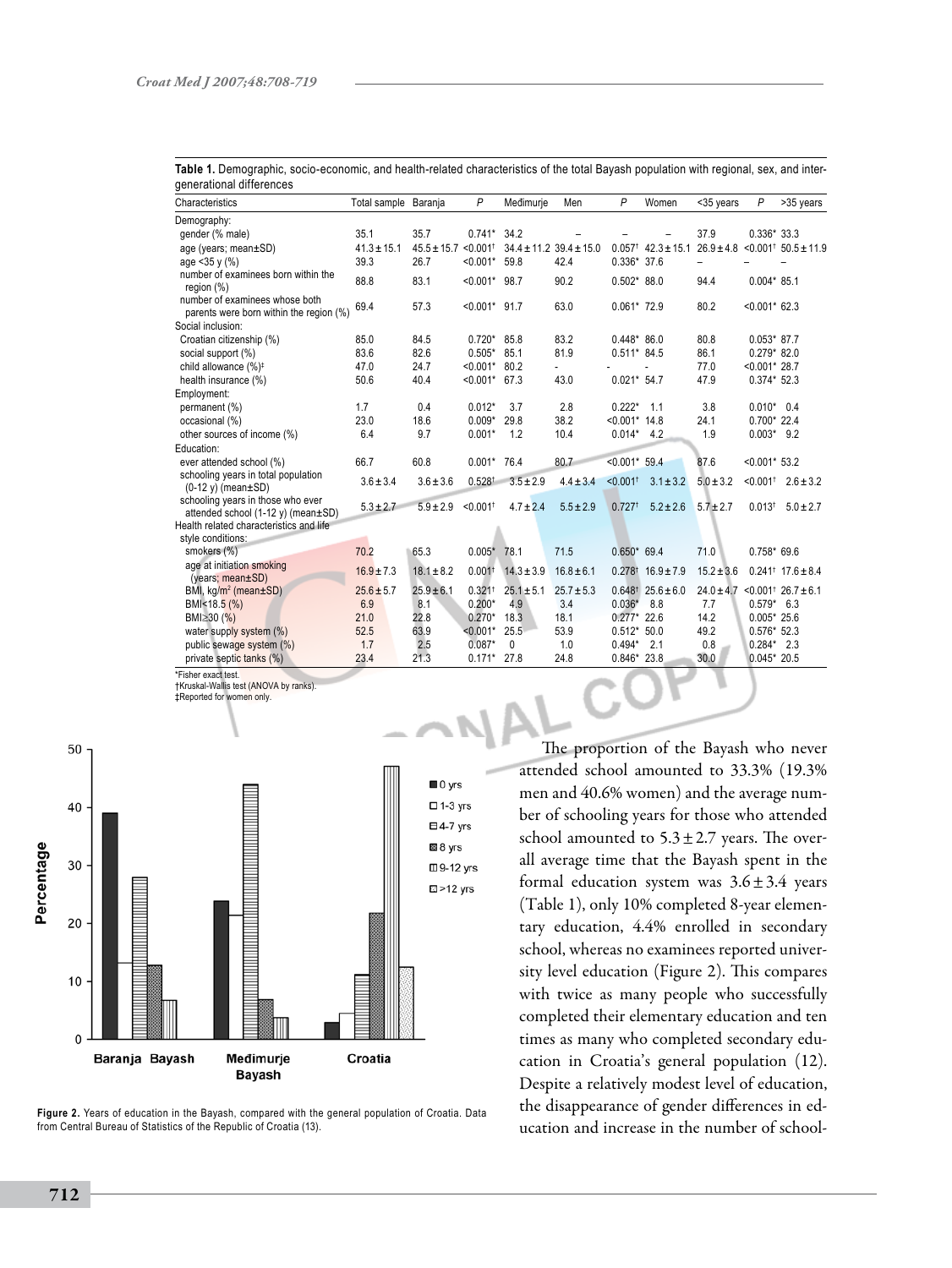| Characteristics                                          | Total sample    | Baranja         | P                      | Medimurie      | <35 years                | P                      | >35 years       |
|----------------------------------------------------------|-----------------|-----------------|------------------------|----------------|--------------------------|------------------------|-----------------|
| Women in menopause (%)                                   | 35.5            | 48.0            | $< 0.001*$             | 15.7           | 0.0                      | $< 0.00*$              | 56.9            |
| Menarcheal age (years; mean±SD)                          | $13.2 \pm 1.7$  | $12.8 \pm 1.6$  | $< 0.001$ <sup>+</sup> | $13.7 \pm 1.7$ | $12.9 \pm 1.5$           | $0.027$ <sup>+</sup>   | $13.3 \pm 1.7$  |
| Menopauseal age (years; mean±SD)                         | $47.5 \pm 6.1$  | $47.9 \pm 6.1$  | $0.158$ <sup>t</sup>   | $45.3 \pm 5.8$ | -                        | Ξ.                     | $47.5 \pm 6.1$  |
| Length of reproductive period (years; mean±SD)           | $34.1 \pm 5.9$  | $34.8 \pm 5.7$  | $0.044$ <sup>t</sup>   | $30.8 \pm 6.2$ | $\overline{\phantom{0}}$ | -                      | $34.1 \pm 5.9$  |
| Number of spontaneous abortions (mean±SD)                | $0.5 \pm 1.1$   | $0.4 \pm 1.2$   | $0.355^{+}$            | $0.5 \pm 0.9$  | $0.3 \pm 0.9$            | $0.154$ <sup>t</sup>   | $0.5 \pm 1.2$   |
| Number of induced abortions (mean±SD)                    | $2.3 \pm 4.2$   | $3.2 \pm 5.1$   | $< 0.001$ <sup>t</sup> | $0.9 \pm 1.5$  | $0.8 \pm 1.3$            | $< 0.001$ <sup>t</sup> | $3.2 \pm 5.0$   |
| Number of alive children (mean±SD)                       | $3.8 \pm 2.4$   | $3.0 \pm 1.9$   | $< 0.001$ <sup>+</sup> | $5.1 \pm 2.4$  | $3.7 \pm 2.0$            | $0.617$ <sup>t</sup>   | $4.0 \pm 2.5$   |
| Number of deceased children (mean±SD)                    | $0.1 \pm 0.4$   | $0.1 \pm 0.4$   | 0.640 <sup>†</sup>     | $0.2 \pm 0.5$  | $0.1 \pm 0.2$            | $0.076$ <sup>t</sup>   | $0.2 \pm 0.5$   |
| Total number of born children (mean±SD)                  | $3.9 \pm 2.5$   | $3.1 \pm 1.9$   | $< 0.001$ <sup>t</sup> | $5.3 \pm 2.5$  | $3.8 \pm 2.0$            | $0.605^{\dagger}$      | $4.1 \pm 2.7$   |
| Percentage of deceased children (mean±SD)                | $96.4 \pm 14.1$ | $95.4 \pm 17.6$ | $0.802$ <sup>t</sup>   | $97.9 \pm 5.9$ | $97.9 \pm 11.2$          | 0.080 <sup>†</sup>     | $95.5 \pm 15.6$ |
| Age at first marriage - men (years; mean±SD)             | $19.2 \pm 4.3$  | $20.0 \pm 4.2$  | $< 0.001$ <sup>t</sup> | $18.0 \pm 4.2$ | $18.8 \pm 4.0$           | 0.090 <sup>†</sup>     | $19.5 \pm 4.4$  |
| Age at first marriage - women (years; mean±SD)           | $16.8 \pm 3.2$  | $17.1 \pm 3.0$  | $0.002^+$              | $16.4 \pm 3.3$ | $16.2 \pm 2.6$           | $0.001$ <sup>t</sup>   | $17.2 \pm 3.4$  |
| Age difference between husband and wife (years; mean±SD) | $2.4 \pm 3.4$   | $2.9 \pm 3.6$   | $0.001$ <sup>t</sup>   | $1.7 \pm 3.0$  | $2.6 \pm 3.5$            | $0.711$ <sup>t</sup>   | $2.3 \pm 3.4$   |
| Total number of siblings (mean±SD)                       | $5.0 \pm 2.7$   | $3.8 \pm 2.0$   | $< 0.001$ <sup>t</sup> | $6.7 \pm 2.7$  | $5.3 \pm 2.7$            | 0.030 <sup>†</sup>     | $4.7 \pm 2.7$   |
| Number of living siblings (mean±SD)                      | $4.1 \pm 2.5$   | $3.0 \pm 1.9$   | $< 0.001$ <sup>t</sup> | $5.8 \pm 2.4$  | $5.0 \pm 2.5$            | $< 0.001$ <sup>t</sup> | $3.5 \pm 2.3$   |
| Number of deceased siblings (mean±SD)                    | $0.8 \pm 1.6$   | $0.8 \pm 1.4$   | $0.564$ <sup>t</sup>   | $0.9 \pm 1.8$  | $0.3 \pm 0.8$            | $< 0.001$ <sup>t</sup> | $1.1 \pm 1.8$   |

\*Fisher exact test. †Kruskal-Wallis test.

ing years in younger Bayash generations is encouraging (Table 1).

The Bayash had adequate nutritional status, ie average BMI, by the age of 35, after which their BMI exceeded the value of 25 kg/m² (Table 1). However, 7% of the examined Bayash individuals were underweight (BMI<18.5 kg/ m2 ). The underweight rate was especially high in women (8.8% women vs 3.4% men). In parallel to considerable rate of underweight, the presence of obesity (BMI≥30 kg/m<sup>2</sup>) was assessed in 21% of the total Bayash, with an increasing trend in older population.

Smoking, as a part of traditional Roma lifestyle, was recorded in 70% of the examinees regardless of sex (Table 1), as opposed to 38.7% in the general population (14). Regional differences in the smoking pattern were evident in the 4-year later onset of smoking, as well as in approximately 13% less smokers in Baranja.

The lack of essential housing facilities was illustrated by alarming figures reported in this study (Table 1). For example, the access to public water supply was available to 52.5% of the examinees, whereas only 1.7% examinees had public sewage system and 23.4% had private septic tanks. Overall, public water supply and sewage disposal were more accessible to the Bayash population in Baranja. Curiously, almost the same percentage of the Bayash pos-



**Figure 3.** Selected indicators of living conditions in the Bayash, compared to the general population of Croatia. Data from the Government of the Republic of Croatia and European Commission (12) and Central Bureau of Statistics of the Republic of Croatia (13).

sessed TVs and video recorders as the general population, whereas the latter had ten times more water toilets and one third more refrigerators in their homes (Figure 3).

#### *Reproductive status*

The indicators of reproductive status reported by the Bayash women (Table 2) reflect their traditional life-style and the multichildren family model. The Bayash women marry very young, at the age of  $16.8 \pm 3.2$  years on average with a tendency of even lower marital age in younger generation (Table 2). The marital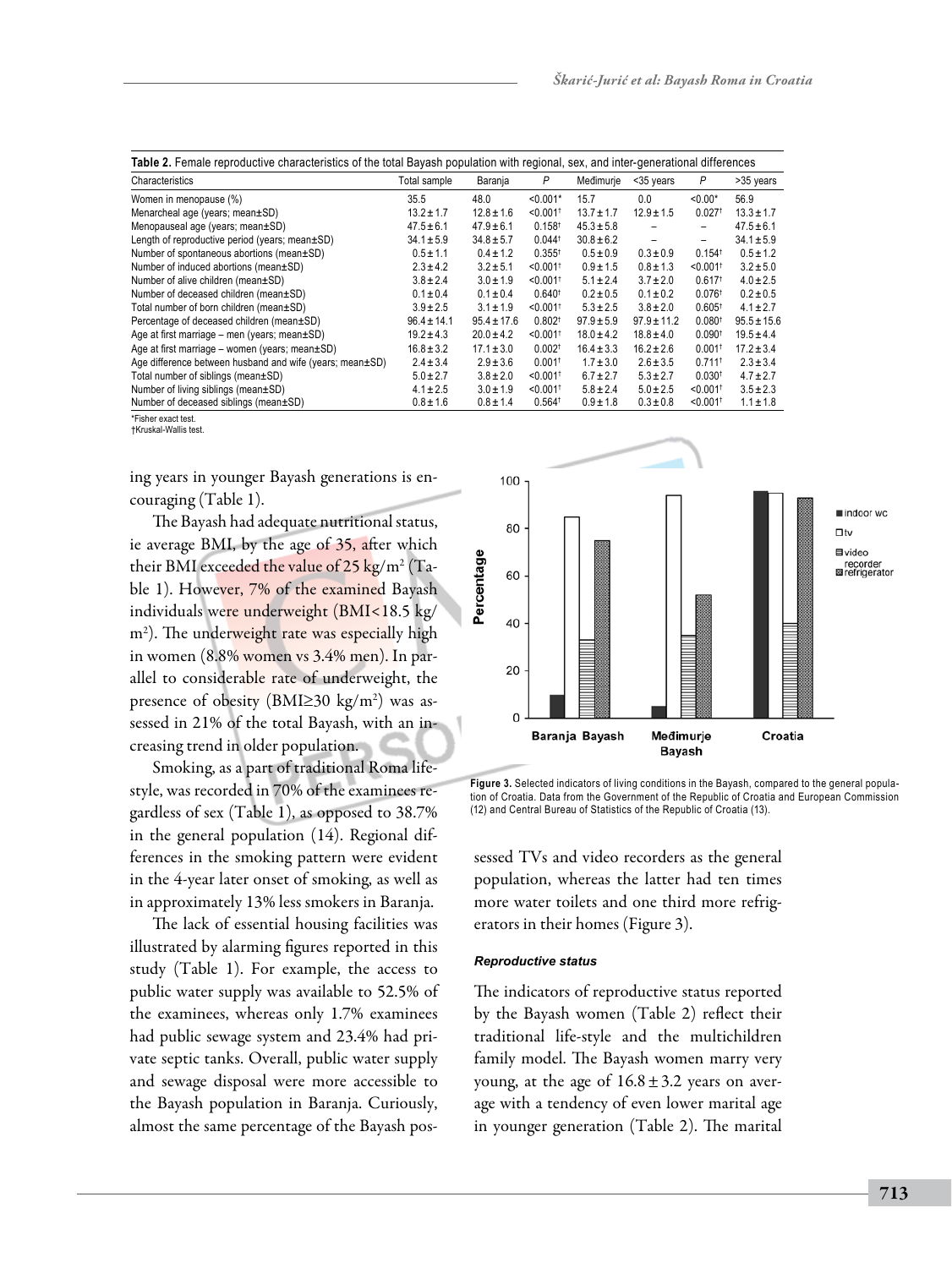age in men was on average only  $2.4 \pm 3.4$  years higher. The mean menarcheal age, often related to socioeconomic factors, in the younger generation shifted toward earlier age. It was lower in Baranja women, who had 4 years longer reproductive period than women in Međimurje. A high share of children in the Bayash population is indicated by the average birth rate of  $3.9 \pm 2.5$  children per woman. The rate was markedly lower in Baranja  $(3.1 \pm 1.9)$  in Baranja vs  $5.3 \pm 2.5$  in Medimurje) where the number of induced abortions per woman equaled the number of born infants. Furthermore, women from Međimurje reported a more than three times lower rate of induced abortions. In fact, the rate of induced abortions was higher within the older age group. The difference in reproductive pattern between the two populations was outstanding and persisted over at least two generations, as can be seen from the number of siblings in the woman's family which in Baranja amounted to  $3.8 \pm 2.0$  and in Međimurje to  $6.7 \pm 2.7$ . Although the number of children born per woman is not directly comparable to the number of siblings in the woman's family due to the incomplete reproductive period in 65% of the Bayash women, children mortality has reduced (0.1 deceased children per woman vs 0.8 deceased siblings per woman's family).

The influence of the number of years of education and health insurance on the reproductive status was assessed using a forward stepwise method of multivariate logistic analysis in which reproductive status was represented by the total number of children born in the family, categorized as high (5 and more children) and low (less than 5 children). The cutoff of 5 children was arbitrary and represented the 75th percentile of the total number of children born in the family. Age, region, income, smoking, and BMI were also considered as the independent variables. The lower level of fertility was associated with higher

number of schooling years (odds ratio [OR], 1.14; 95% confidence interval [CI], 1.03-1.27,  $P=0.011$ ) and possession of health insurance (OR, 2.03; 95%CI, 1.13-3.63, *P*=0.018). The role of age and region also showed to be significant. Obtained data indicated that older people had more children and that more children were born in families in Međimurje (data not shown). All four significant variables explained 46% of variance of the dependant variable, 17% of which was explained by age alone.

#### *Self-reported health*

The participants most frequently reported the following 5 diagnoses: hypertension, chronic obstructive pulmonary disease (COPD), stomach pain, frequent headaches, and anxiety or insomnia. Hypertension and COPD were registered only if the examinees were taking medications for these diseases (ie, antihypertensives, bronchodilatators) – implying that the diagnosis was performed by medical practitioners. On the other hand, stomach pain, frequent headaches, and anxiety or insomnia formed a group of frequently reported health problems which were mostly undiagnosed (ie, subjective). The Bayash reported hypertension in 9.3% and COPD in 8.6% individuals, whereas, a markedly higher percentage of them complained of the three above mentioned subjective sources of ill health, pain, and discomfort (Table 3). As expected, hypertension was more prevalent in older individuals, but it was interesting to find that significantly more Bayash women than men were hypertensive, and that there were five times more people with hypertension and three times more people suffering from COPD in Baranja than in Međimurje.

Self-reported diseases were analyzed as the functions of several demographic socio-economic, lifestyle, and reproductive variables. Hence, apart form age, sex, and region, as independent variables, we included in multivar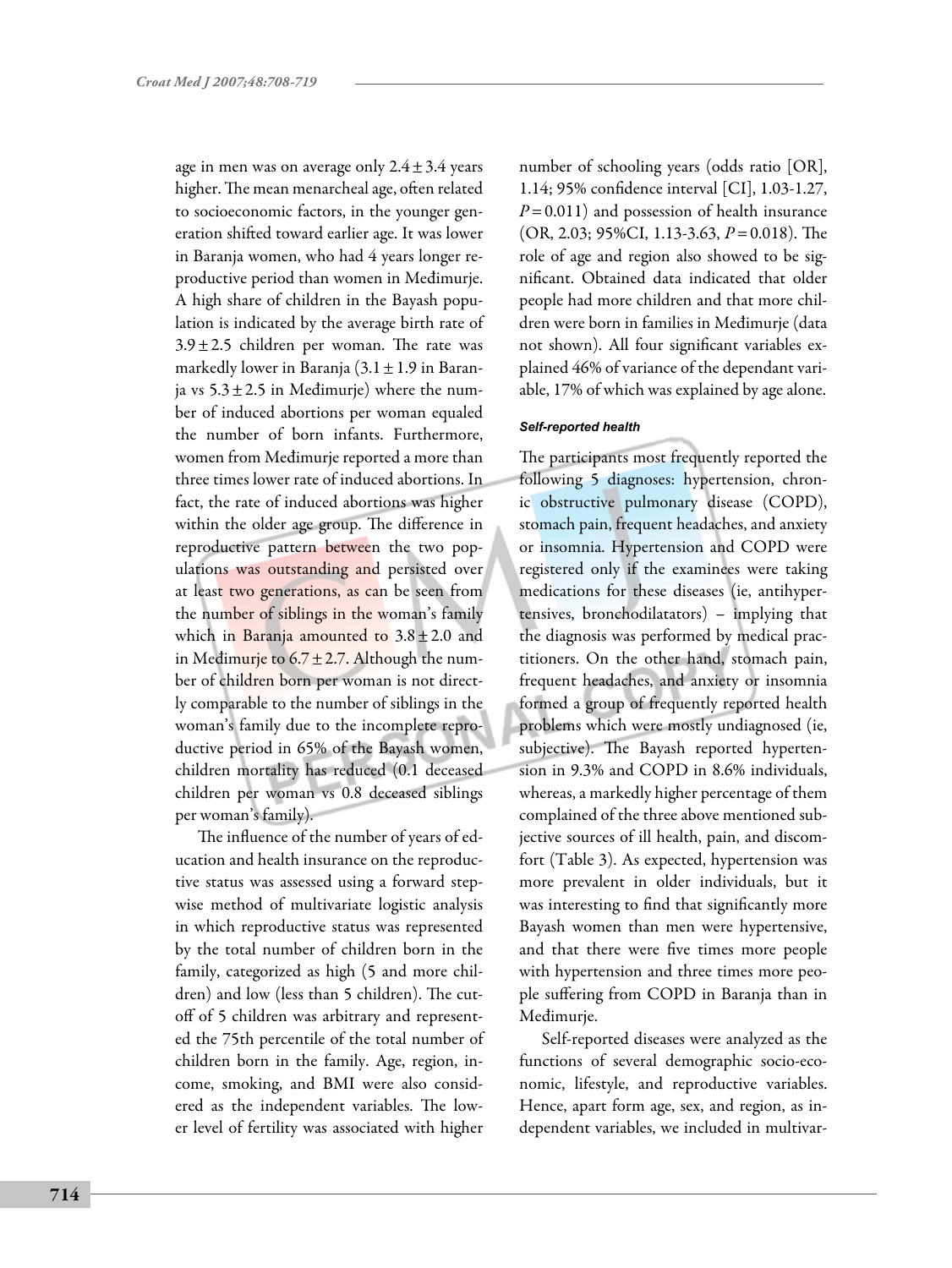**Table 3.** The most frequently reported health problems of the total Bayash population with regional, sex, and inter-generational differences

| Health problems                                        | Total sample | Barania      | D*             | Međimurie   | Men        | Þ*               | Women        | <35 years   | Þ*             | <35 years    |
|--------------------------------------------------------|--------------|--------------|----------------|-------------|------------|------------------|--------------|-------------|----------------|--------------|
| Diagnosed hypertension (%)                             | 9.3          | 13.6         | < 0.001        | 2.4         | 4.6        | 0.014            | 11.9         | 0.0         | < 0.001        | 15.4         |
| Diagnosed chronic obstructive<br>pulmonary disease (%) | 8.6          | 11.7         | 0.004          | 3.7         | 10.6       | 0.284            | 7.6          | 4.1         | 0.008          | 11.5         |
| Stomach pain (%)                                       | 16.3         | 20.8         | 0.002          | 9.2         | 13.9       | 0.320            | 17.6         | 13.6        | 0.221          | 18.1         |
| Frequent headaches (%)<br>Anxiety/insomnia (%)         | 20.3<br>13.1 | 24.9<br>16.2 | 0.002<br>0.013 | 12.8<br>7.9 | 9.9<br>8.0 | < 0.000<br>0.021 | 25.9<br>15.8 | 17.8<br>9.5 | 0.294<br>0.075 | 21.9<br>15.4 |

\*Fisher exact test.

| Predictor variable                       | Predictors (OR, 95% CI) <sup>†</sup> |                                |                                     |  |  |  |  |  |  |
|------------------------------------------|--------------------------------------|--------------------------------|-------------------------------------|--|--|--|--|--|--|
|                                          | Hypertension                         | COPD                           | Psychosomatic symptoms <sup>#</sup> |  |  |  |  |  |  |
| Age (years)                              | 1.07 (1.02-1.12) $P = 0.004$         | 1.01 (0.97-1.05) ns            | 1.01 (0.99-1.03) ns                 |  |  |  |  |  |  |
| Sex:                                     |                                      |                                |                                     |  |  |  |  |  |  |
| male (referent)                          | $1.00*$                              | 1.00                           | 1.00                                |  |  |  |  |  |  |
| female                                   | 4.53 (1.23-16.66) $P = 0.023$        | $0.46(0.16-1.31)$ ns           | 2.84 (1.61-5.02) P<0.001            |  |  |  |  |  |  |
| Region:                                  |                                      |                                |                                     |  |  |  |  |  |  |
| Međimurje (referent)                     | 1.00                                 | 1.00                           | 1.00                                |  |  |  |  |  |  |
| Baranja                                  | 2.70 (0.64-11.43) ns                 | $5.55(1.15-25.88) P = 0.033$   | $2.27(1.14-4.49) P = 0.019$         |  |  |  |  |  |  |
| Education (years)                        | 1.09 (0.93-1.30) ns                  | $0.77$ (0.63-0.94) $P = 0.010$ | 1.00 (0.92-1.09) ns                 |  |  |  |  |  |  |
| Income:                                  |                                      |                                |                                     |  |  |  |  |  |  |
| none or social aid (referent)            | 1.00                                 | 1.00                           | 1.00                                |  |  |  |  |  |  |
| temporary or permanent jobs              | $0.47(0.12 - 1.89)$ ns               | 2.17 (0.72-6.53) ns            | $0.91(0.51-1.61)$ ns                |  |  |  |  |  |  |
| Health insurance:                        |                                      |                                |                                     |  |  |  |  |  |  |
| not insured (referent)                   | 1.00                                 | 1.00                           | 1.00                                |  |  |  |  |  |  |
| insured                                  | 1.49 (0.52-4.23) ns                  | 4.32 (1.46-12.77) $P = 0.008$  | $0.61(0.36-1.03)$ ns                |  |  |  |  |  |  |
| Migration status:                        |                                      |                                |                                     |  |  |  |  |  |  |
| autochthonous (referent)                 | 1.00                                 | 1.00                           | 1.00                                |  |  |  |  |  |  |
| immigrant                                | 2.55 (0.59-10.82) ns                 | $1.56(0.40-6.08)$ ns           | 1.73 (0.81-3.69) ns                 |  |  |  |  |  |  |
| Smoking status (pack-years) <sup>§</sup> | $1.01$ (0.98-1.03) ns                | 1.02 (0.99-1.04) ns            | 1.01 (0.99-1.03) ns                 |  |  |  |  |  |  |
| Total number of children                 | 1.02 (0.86-1.34) ns                  | 1.03 (0.82-1.28) ns            | $1.02(0.90-1.16)$ ns                |  |  |  |  |  |  |
| Living children (%)                      | 1.02 (0.98-1.05) ns                  | $0.99(0.97-1.01)$ ns           | 1.01 (0.99-1.03) ns                 |  |  |  |  |  |  |
| Body mass index                          | 1.16 (1.10-1.25) P<0.001             | $0.96$ (0.88-1.04) $P =$ ns    | $0.99(0.96-1.04)$ ns                |  |  |  |  |  |  |

\*Coding: 1 – no disease, 2 – disease.

†Abbreviations: OR – odds ratio; CI – confidence intervals; COPD – chronic obstructive pulmonary disease; ns – not significant.

‡Stomach pain, frequent headaches, and anxiety/insomnia.

§Pack-years were counted as the number of cigarettes smoked daily multiplied by years of smoking and divided by 20.

iate logistic regression analysis, length of education, source of income, health insurance status, migration status, smoking status, BMI, number of children, and percentage of the living children (Table 4). Stomach pain, frequent headaches, and anxiety/insomnia were united in a combined dependent variable to indicate the presence of any of the three self-perceived psychosomatic symptoms, while hypertension and COPD were analyzed separately.

As expected, age and BMI were significant predictors of hypertension. Unexpectedly, the OR of 4.53; 95% CI, 1.23-16.66 was associated with female sex. However, none of the tested socio-economic variables was a significant predictor. On the other hand, the length of education, health insurance, and region appeared to be significant predictors for COPD. The diseased status was associated with lower education level (OR, 0.77; 95% CI, 0.63- 0.94) and health insurance (OR, 4.32; 95% CI, 1.46-12.77). Additionally, the region, as a significant predictor, indicated that COPD was more prevalent in Baranja (OR, 5.55; 95% CI, 1.15-25.88). Similarly, the variable psychosomatic symptoms - which comprises either of three most frequent subjective symptoms (stomach pain, frequent headaches and anxiety/insomnia) – also appeared to be more prevalent in Baranja (OR, 2.27; 95% CI, 1.14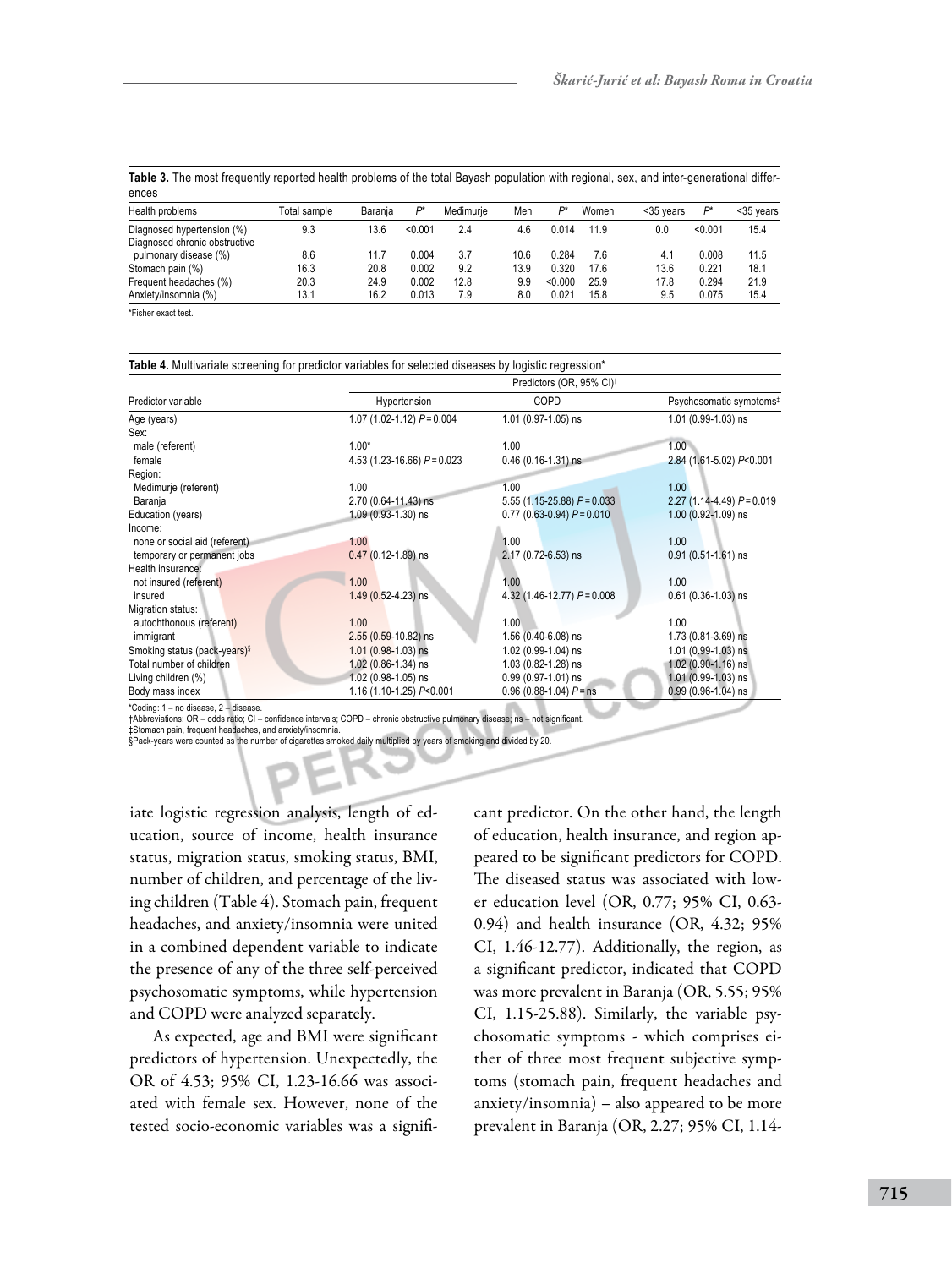4.49). Apart from region, female sex was also a significant positive predictor of psychosomatic symptoms (OR, 2.84; 95% CI, 1.61-5.02).

### **Discussion**

The focus of the present study was to assess the key demographic, socio-economic, reproductive characteristics, and basic self-reported health profile in the adult Bayash population of Croatia residing in Baranja and Međimurje. Although the Roma often do not have a legal permanent address (6), either because of their nomadic tradition, searching for work in economically more prosperous regions, seasonal migrations, or war-caused displacements, our data indicate that the Bayash population in Croatia was mainly autochthonous and sedentary which follows the linguistic (4) and historic (15,16) line of evidence of their continuous presence in northwestern Croatia since the time of their first major and sizeable immigration wave. Furthermore, the data testify that the Bayash in Croatia recognize the benefits of civil registration, such as the inclusion in the essential social services comprising health care, social welfare, education, and employment. The advantage of civil registration of Roma population in Croatia is evident, since as many as 84% of the Bayash in Croatia receive social welfare, in comparison with only 10% in Romania, 40% in Hungary, 44% in Bulgaria, 56% in the Czech Republic, and 83% in Slovakia (9). The exceptionally high number of social welfare beneficiaries among the Croatian Bayash testifies to their social inclusion, but at the same time, their dependence on the state. The massive unemployment of the Bayash in Croatia, which is within the limits of the reported unemployment rates of the Roma throughout Central and Eastern Europe (9), may be seen as one part of a multidimensional and complex pattern. On the one hand, the majority of the Bayash have difficul-

ties in finding their place on the Croatian labor market, where the lower demand for unqualified labor force is sometimes coupled with discrimination and the lack of confidence in the Roma as reliable employees. On the other hand, social benefits for families with children exceed the minimum wages for the workers with low qualifications and the Bayash tend to lean on their social benefits while searching to improve the living standard by working in the informal sector, usually selling second-hand goods on the street, collecting metal, and performing seasonal agricultural work (our unpublished data).

The fact that only 51% of the Bayash included in the study reported having health insurance may also be related to their exclusion from the formal labor market, and traditional fatalistic views on ill health and death. The only conditions when the Bayash consider health care necessary are motherhood and serious illness. Besides the long-lasting negative attitudes and distrust in non-traditional health practices, the Roma are less interested in obtaining health care than in obtaining regular flow of cash money through social welfare system, which causes the observed discrepancy in the number of health care and social welfare beneficiaries. This trend is avoided in Romania where Roma families, by receiving social support, receive health care at the same time (9). Elsewhere in Central and Eastern Europe, the number of Roma receiving health insurance ranges from 54% in Bulgaria to 97% in Slovakia (9). The solution to increasing the percentage of the health-insured Bayash in Croatia would be to direct social security and unemployment money into health education and schooling, which would enable better employment possibilities, as well as into teaching the population how to successfully follow the administrative procedures.

A large proportion of the studied Bayash were not enrolled in school at all (33.3%) or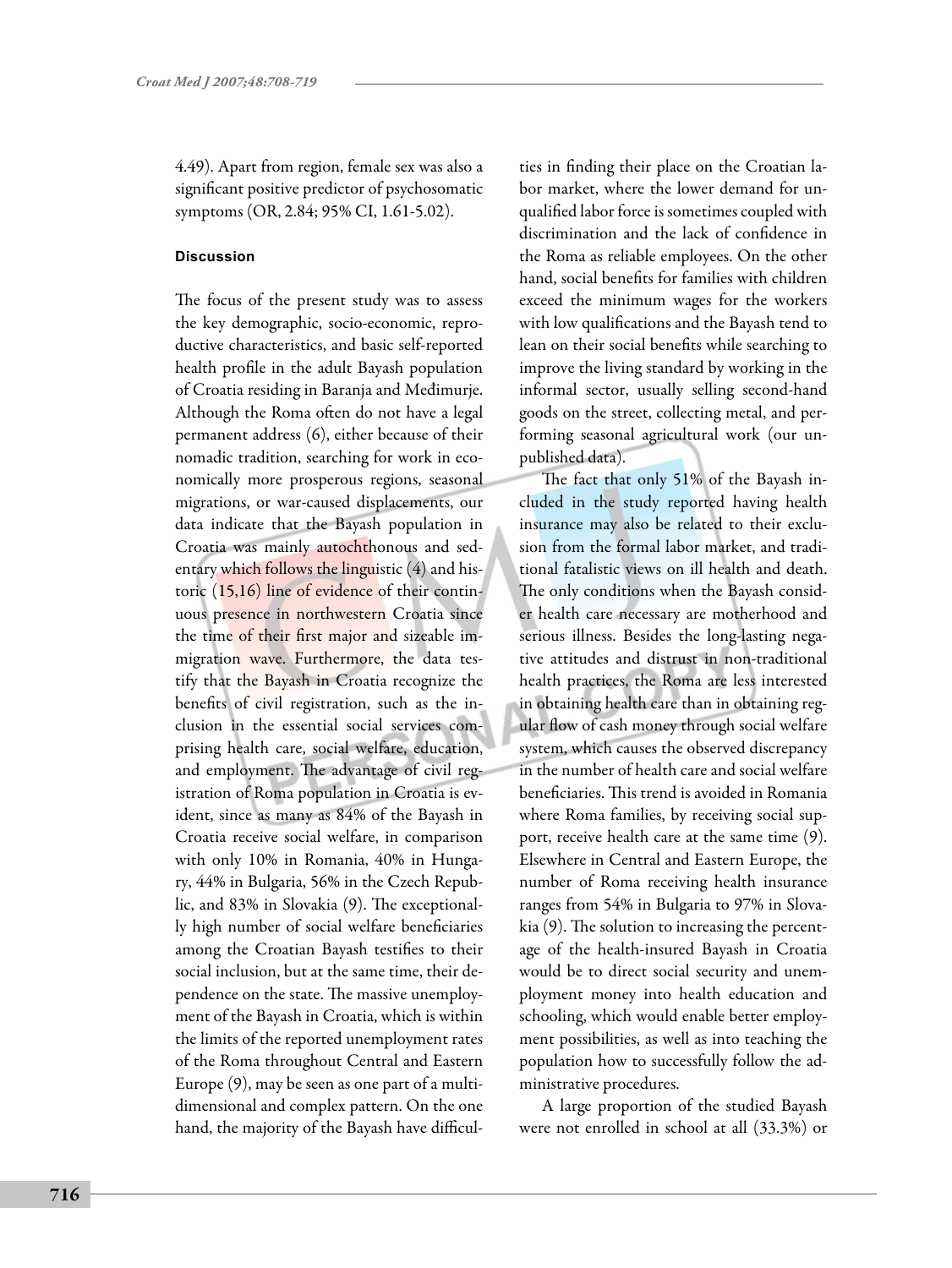they dropped out after only 5.3 years on average. The major obstacles in successful education of the Bayash children, as reported by their mothers, were insufficient knowledge of the Croatian language, inadequate social skills, the lack of adequate home environment for studying, and modest school accessories and clothing that are likely to cause contempt. However, the most important obstacle in continuing education seems to be a lack of encouragement from parents and members of wider community that arises from the belief that children contribute more to the survival of the family by working than by continuing school. Apart from the absence of vocational education leading to the unsatisfactory position of the Bayash on the Croatian formal labor market, low education level has also consequences on general quality of life, living conditions, and health.

Whereas some Bayash families report to reside side by side with the majority population of Croatia, the vast majority of the population lives in large groups, completely segregated from the rest of population, in the outskirts of villages (eg, village of Kuršanec in Međimurje or Torjanci in Baranja) or small towns (eg, settlements of Zlatnica and Groblje in Darda or Rupa in Beli Manastir) with non-existent or unsatisfactory essential facilities, such as sewage, waterworks, garbage collection, or roads. Noteworthy is the fact that the Bayash (as well as Croatian economically unprivileged) families sometimes cannot afford connection to the existing public utilities such as waterline and electricity (our unpublished data).

Poverty and cultural specificities of the Bayash are the major reasons for the persistence of traditional family values in this community. Demographic studies show that the Roma generally maintain a progressive type of the age structure characterized by a high share of children and low share of the elderly (7). The tradition of multi-children families is preserved in the Bayash population, in which women marry young (16.8 years) and give birth to many children (3.9). The average fertility is high, especially when compared with 1.5 children per woman in the general population of Croatia (12). In the Bayash population, higher maternal educational status leads to the lower number of deliveries. Unfortunately, the generally unsatisfactory education level, traditional attitudes toward female reproductive health, as well as a limited access to health services lead to exceptionally high rate of induced abortions (especially in Baranja) that appear to be main regulators of delivery.

Apart from trying to identify the main components of the Bayash health burden, we attempted to assess the influence of socio-economic conditions on their most commonly reported health-related problems. Bearing in mind the low percentage of examinees with health insurance, the reported prevalence of hypertension and COPD was expected to be significantly lower than the actual prevalence. Therefore, it is not surprising that the prevalence of people with hypertension in Baranja was 13.6% – almost twice less than in the majority population of comparable age (14). The higher education level is connected with lower number of children (0-4) and with less frequent occurrence of COPD. Moreover, the level of education and the possession of health insurance are the only socioeconomic and lifestyle variables that play a significant role in fertility and the occurrence of COPD. The higher percentage of persons suffering from COPD in Baranja than in Međimurje – despite the lower proportion of smokers in the former – is an unexpected finding that points to possibly different household environmental exposures (eg, pollution, fumes, dust) and/or host factors (genetic factors, repeated respiratory infections, stress). Surprisingly, disadvantageous socio-economic conditions, smoking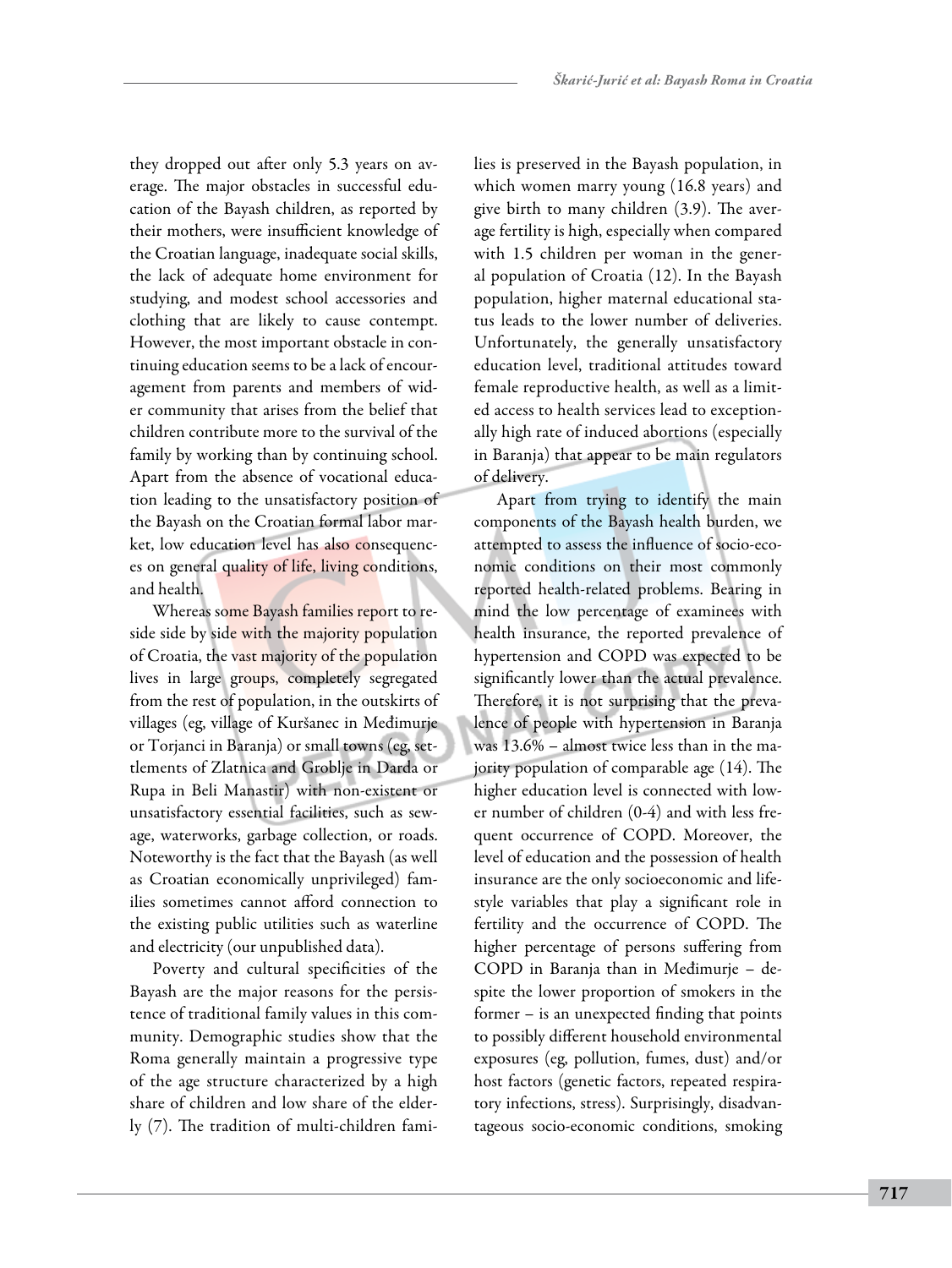habits, and reproductive history do not appear to have any influence on the distribution of the most commonly self-reported health burdens within the studied populations. It seems that this is due to poor living conditions and unfavorable health-related behavior that are homogenously distributed across the entire population.

The data obtained in this study are especially interesting in the context of common characteristics of the Roma, the Bayash specificities, as well as their relationship to the majority population of Croatia. Common characteristics of the Roma, determined largely by their shared origin and ancestral migration history, are reflected not only in common genetic (disease) heritage, but also in social organization and traditional culture. Specific characteristics of the Bayash, however, are a consequence of more recent migration patterns and the particular socio-economic position resulting from local legislatures and common practices.

Although far from systematic, this study attempts to assess the key characteristics of demographic and socioeconomic status, reproductive history, and self-reported health profile in the adult Bayash Roma in Croatia. Our results indicate poor inclusion of the Bayash in essential services of society, such as health care, education and employment, as well as substandard living conditions and unfavorable healthrelated behavior. Poor education, traditional attitudes toward female reproductive health, as well as the limited access to health services contribute to high fertility and exceptionally high rate of induced abortions. Among the tested demographic, socio-economic, lifestyle, and reproductive variables, only the level of education and the access to health insurance were shown to have an influence on health status. This finding deserves to be taken into consideration in planning public health policies on socially marginalized and economically deprived groups.

#### **Acknowledgments**

This research was supported by the grants of the Ministry of Science, Education, and Sports of the Republic of Croatia "Molecular-genetic portrait of the Roma – an isolated founder population model" (196-1962766- 2763) to BJ and "Complex trait variation and health in children, adults, and centenarians" (196-1962766-2747) to NSN as well as by the Wenner-Gren Foundation grant "Population Structure and Genetic History of Western Balkan Roma" (7349) to IMK. We are especially grateful to Mr Bajro Bajrić, President of the Association "Roma for Roma" Croatia, for his continuous and patient support of anthropological investigations of Roma in Croatia. We also wish to thank to all Bayash people for their kindness, interest, and participation in this study.

#### **References**

- 1 The World Bank. World Bank and the Roma. Available at: *[http://web.worldbank.org/WBSITE/EXTERNAL/COU](http://web.worldbank.org/WBSITE/EXTERNAL/COUNTRIES/ECAEXT/EXTROMA/0contentMDK:20333806~menuPK:615999~pagePK:64168445~piPK:64168309~theSitePK:615987,00.html)  [NTRIES/ECAEXT/EXTROMA/contentMDK:20333806~](http://web.worldbank.org/WBSITE/EXTERNAL/COUNTRIES/ECAEXT/EXTROMA/0contentMDK:20333806~menuPK:615999~pagePK:64168445~piPK:64168309~theSitePK:615987,00.html) [menuPK:615999~pagePK:64168445~piPK:64168309~the](http://web.worldbank.org/WBSITE/EXTERNAL/COUNTRIES/ECAEXT/EXTROMA/0contentMDK:20333806~menuPK:615999~pagePK:64168445~piPK:64168309~theSitePK:615987,00.html) [SitePK:615987,00.html](http://web.worldbank.org/WBSITE/EXTERNAL/COUNTRIES/ECAEXT/EXTROMA/0contentMDK:20333806~menuPK:615999~pagePK:64168445~piPK:64168309~theSitePK:615987,00.html)*. Accessed: May 24, 2007.
- 2 Fraser A. The Gypsies. Oxford (UK): Blackwell Publishers; 1992.
- 3 Sikimić B. The Bayash in the Balkans [In Serbian]. In: Sikimić B, editor. Banjaši na Balkanu – identitet etničke zajednice. Beograd: Balkanološki institut, SANU; 2005. p. 7-12.
- 4 Sorescu-Marinković A. Romanian vernaculars in Baranja, Croatia. In: Sikimić B, editor. The Romance Balkans: International Linguistic Conference abstracts. Beograd: Balkanološki institut, SANU; 2006. p. 74.
- 5 Government of the Republic of Croatia. National programme for Roma. Government of the Republic of Croatia; 2003. Available at: *[http://www.vlada.hr/nacionalniprogramromi/](http://www.vlada.hr/nacionalniprogramromi/Enacprogzarom.htm) [Enacprogzarom.htm](http://www.vlada.hr/nacionalniprogramromi/Enacprogzarom.htm)*. Accessed: May 18, 2007.
- 6 United Nations Development Programme. Faces of poverty, faces of hope, vulnerability profiles of Roma population in decade inclusion countries. Available at: *[http://vulnerability.](http://vulnerability.undp.sk/publications_contents.php) [undp.sk/publications\\_contents.php](http://vulnerability.undp.sk/publications_contents.php)*. Accessed: May 29, 2007.
- 7 United Nations Development Programme. UNDP releases largest ever survey of Roma. UNDP; 2005. Available at: *<http://vulnerability.undp.sk>.* Accessed: October 4, 2007.
- 8 Šućur Z, Matković T, Štulhofer A, Šverko B, Bejaković P, Papa J, et al. Poverty, unemployment and social exclusion, Zagreb: UNDP; 2006.
- 9 United Nations Development Programme. The Roma in Central and Eastern Europe, avoiding the dependency trap, a regional human development report. UNDP; 2003. Available at: *<http://roma.undp.sk>*. Accessed: October 4, 2007.
- Zajc M, Narancic NS, Skaric-Juric T, Milicic J, Barbalic M, Salopek KM, et al. Body mass index and nutritional status of the Bayash Roma from eastern Croatia. Coll Antropol. 2006;30:783-7[. Medline:17243550](http://www.ncbi.nlm.nih.gov/sites/entrez?cmd=Retrieve&db=PubMed&list_uids=17243550&dopt=Abstrac)
- 11 Skaric-Juric T, Zajc M, Narancic NS, Barbalic M, Salihovic MP, Lauc LB. Calcaneous ultrasonographic assessment of bone mineral density in the Roma minority population of Croatia – preliminary report. Coll Antropol. 2006;30:761-5. [Medline:17243546](http://www.ncbi.nlm.nih.gov/sites/entrez?cmd=Retrieve&db=PubMed&list_uids=17243546&dopt=Abstrac)
- 12 Ministry of Health and Social Welfare. The Government of the Republic of Croatia and European Commission. Joint memorandum on social inclusion of the Republic of Croatia